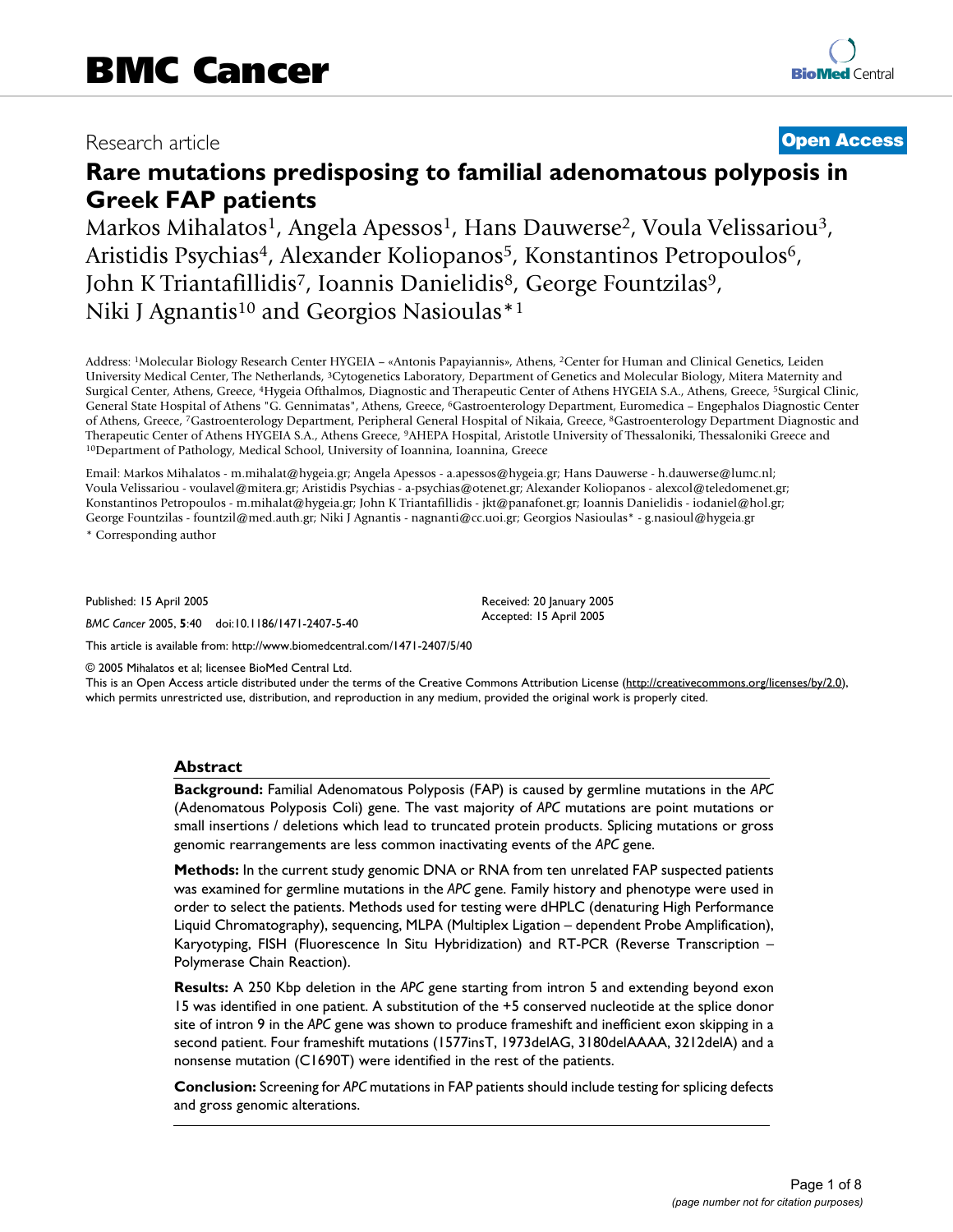# **Background**

Germline mutations in the *APC* gene are the causative factor for the Familial Adenomatous Polyposis syndrome which follows an autosomal dominant inheritance pattern [1,2]. FAP patients develop multiple to thousands of colonic polyps before their second decade of life.

If polyps are left untreated they give rise to colorectal cancer in almost all cases. The syndrome has two forms, one referred to as classic FAP and one milder form referred to as attenuated FAP (AFAP) [3]. Most FAP patients develop certain extracolonic features [3,4]. Congenital Hypertrophy of the Retinal Pigment Epithelium (CHRPE) is present in the majority of FAP patients. Nearly 94% of *APC* germline mutations lead to a truncated protein product. Thirty three percent of *APC* mutations represent nonsense point mutations, 6% small insertions and 55% small deletions [5].

Recently, a number of studies have demonstrated the presence of less common *APC* mutations in FAP patients, such as large genomic rearrangements or splicing affecting mutations [6,7]. It is generally noted that large rearrangements are more likely to produce a classic FAP phenotype, while splicing mutations tend to result in attenuated FAP (AFAP) [8-13].

Large rearrangements account for up to one third of identified mutations in the *BRCA1* and *hMLH1* and *hMSH2* genes which are responsible for other distinct or related types of cancer, respectively [14,15]. In *APC* the percentages are lower but according to recent reports may reach as much as 10% of identified mutations [16]. Recently, MLPA has been used in our laboratory, to successfully identify large deletions in the *hMSH2* and *BRCA1* genes [[17](#page-7-0),18].

Splice site mutations are a common inactivating event for several human genes estimated to account for about 15% of the mutations [19]. In the *ATM* and *NF1* genes they represent about 50% of the identified mutations [20,21]. Most frequent targets of splice site mutations are the consensus GT and AG donor and acceptor dinucleotides respectively. However, several splice site mutations altering other exonic or intronic nucleotides neighboring the consensus sites, have been described [12,21,22]. Screening the corresponding genes' cDNA elucidates most splicing defects.

Nevertheless, these studies point out the need for more intensive mutation screening than coding region and splice junction sequencing. Finally, these studies address the issue that such uncommon mutations may have been underestimated due to the methods of mutation screening that have been generally used in the past decade.

In the present study, two different cases of FAP families carrying two uncommon *APC* mutations are presented: a splice site mutation on the fifth nucleotide of intron 9 and a large genomic deletion from one chromosome 5 encompassing around 250 Kbp, starting in intron 5 of the *APC* gene and extending beyond exon 15. We also further support our ongoing study on FAP presenting another four frameshift mutations of the *APC* gene identified in four unrelated patients.

Finally, we propose a simple algorithm for the *APC* genetic testing of FAP patients based on our experience after screening 96 individuals from 25 FAP families from our Greek cohort.

# **Methods**

# *Patients*

Patients were referred to our center and selected for genetic testing as previously described [4]. Ethical approval was obtained from the HYGEIA – Diagnostic and Therapeutic Center of Athens S.A. – hospital's advisory committee (ref.27931/23.10.2000) and all patients signed informed consent.

# *DNA and RNA isolation*

Genomic DNA and RNA were purified from peripheral blood leukocytes using standard extraction protocols, as already described previously [4].

# *PCR amplification*

All 16 exons (1–15, 10A) including splice junctions of APC were amplified by PCR (Polymerase Chain Reaction) as already described elsewhere [4,23]. The primers used were taken from other studies [1,4].

# *dHPLC analysis*

The WAVE DNA Fragment Analysis System (Transgenomic, Inc., USA) and associated WAVE-Maker™ software were used as previously described [23].

# *Sequence analysis*

Purification of the PCR products and automated cycle sequencing for both strands was performed on the ABI Prism® 310 Genetic Analyzer as previously described [4,23].

# *RT-PCR*

First strand synthesis was performed by denaturing approximately 500 – 1000 ng total RNA and random hexamers (5 µM final concentration) for 4 min at 70°C, followed by snap freezing on ice and addition of dNTPs (0.5 mM final concentration), 1  $U/\mu l$  recombinant RNase inhibitor (Invitrogen, The Netherlands) and 200 U MMLV reverse transcriptase (Invitrogen, The Netherlands). The mixture was incubated at 37°C for 1 hour followed by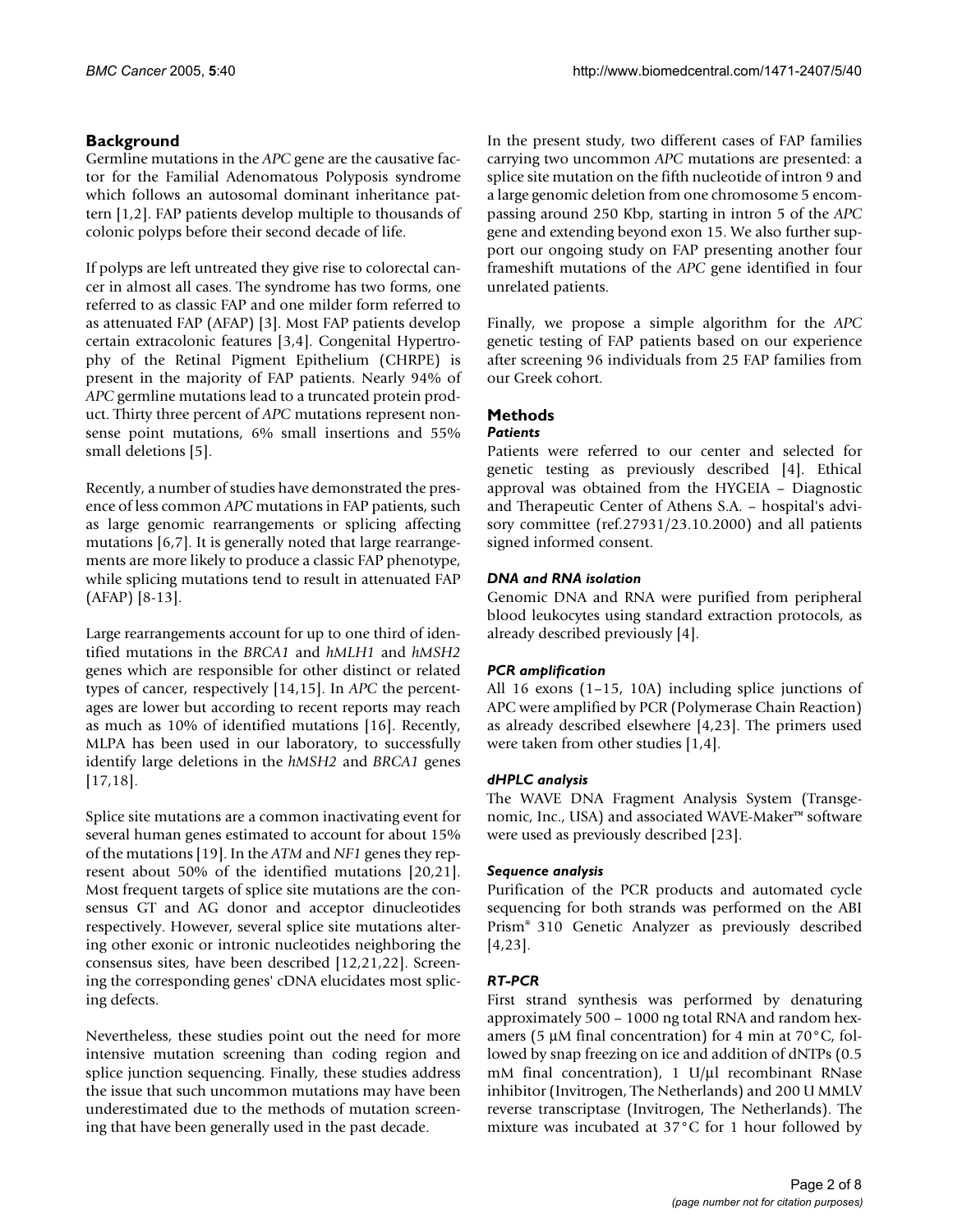denaturation of the enzymes at 95°C for 5 min. 4 µl of cDNA were used for subsequent PCR amplification. The primers used for PCR were described by Varesco et al (1994) [22] and amplify the cDNA region between exons 8 and 12 of the APC gene.

# *Multiplex Ligation-dependent Probe Amplification (MLPA)*

MLPA was carried out using the P043 APC kit (MRC-Holland, Netherlands) as instructed by the manufacturer. Fragment analysis was carried out on the ABI Prism® 310 Genetic Analyzer using TAMRA-500 provided by the manufacturer, as size standard. A peak pattern of 31 peaks ranging in size from 130 to 400 nt is obtained [24].

# *Conventional cytogenetic analysis*

Metaphase chromosome preparations were obtained from peripheral blood lymphocytes using standard techniques. Conventional cytogenetic analysis was carried out using high resolution GTG banding (1200 bands). Cells were analyzed, karyotyped and captured by computer imaging (Cytovision system, Image Analysis, Applied Imaging, Sunderland, UK).

# *FISH analysis*

FISH analysis was performed as already described by Dauwerse JG et al (1992) [25]. Cosmid probes cAPC1, cAPC2, cAPC3 for the APC gene and MCBCD, for the MCC gene on band 5q22.2 were simultaneously hybridized with the telomere PACs GS-240G13 (5qter) and GS-24H17 (5pter) for identification of chromosome 5 [26,27].

# **Results**

# *Alternative splicing*

In family A the proband was a young man at the age of 29 with a phenotype showing more than a hundred polyps throughout the colon, particularly in the rectum, sigmoid and descending colon. No polyps were found in the esophagus, duodenum and ileum, except for one polypoid adenomatous lesion in the stomach. The polyps were adenomatous, smaller than 5 millimeters and some tubular and serrated adenomas were also observed. All lesions showed low or medium grade dysplasia while some serrated adenomas were mildly hyperplastic. Funduscopic examination showed the absence of CHRPE.

dHPLC screening of the *APC* gene revealed an aberrant elution profile for the amplicon encompassing both exons 9 and 9A. Subsequent sequencing of that amplicon confirmed the presence of the IVS9+5G>A mutation (Fig. [1a](#page-3-0)). In order to examine the consequences of the G to A transition, RT-PCR was performed from total RNA extracted from peripheral blood lymphocytes of the proband. Total RNA from normal individuals and other FAP patients with identified mutations in other regions of the *APC* gene, were used as normal controls for this RT-PCR. RT-PCR products were separated by non denaturing 6% PAGE and visualized by EtBr staining (Fig. [1b](#page-3-0)). Two normal transcripts were amplified in all samples representing the two normal spliced forms of exon 9: 9 and 9A (Fig. [1](#page-3-0)b). A novel shorter transcript was only amplified from the proband's RNA (Fig. [1](#page-3-0)b). The corresponding band of 336 bp was purified and sequenced. Sequence analysis revealed an alternate transcript in which the whole of exon 9 was missing and exon 8 was directly joined to exon 10. This abnormal splicing results in a frameshift and creates a STOP signal at the 16<sup>th</sup> codon of exon 10 (Fig. [1](#page-3-0)c).

The proband's phenotype was resembling AFAP with a late age of onset. The proband's siblings were asymptomatic but younger than 25 years old while the proband's parents were of normal phenotype. In order to exclude AFAP from these individuals, they were screened by dHPLC for the IVS9+5G>A mutation. All individuals were of normal genotype, indicating that the mutation is *denovo*.

# *Large genomic rearrangements*

In family B the proband was a young man at the age of 25 with a phenotype of more than a hundred polyps throughout his colon. The patient's mother and maternal uncle died at the age of 46 and 30 from CRC and liver cancer – probably metastatic, respectively. The patient's maternal grandmother had died from CRC at the age of 45 (Fig. [2](#page-4-0)). Polyps were also present in the stomach, duodenum and ileum. The polyps were tubular adenomas, ranging in size from 5 to 15 millimeters and some with a diameter of more than 10 mm were pediculus. All lesions showed low or medium grade dysplasia. Funduscopic examination showed the presence of CHRPE for this patient.

dHPLC and sequencing of the whole *APC* coding region, including splice junctions showed only the known G4479A polymorphism for which the patient was homozygous. Considering these results and the severity of the patient's phenotype, MLPA was performed to screen for genomic rearrangements which might had been undetected with the conventional techniques. MLPA analysis showed the deletion of exons 6 to 15 from one allele, in the patient's lymphocytes, from two different blood samples (Fig. [3\)](#page-5-0). The proband's asymptomatic brother tested normal.

A large deletion, starting from intron 5 and ending downstream of the last *APC* exon, was revealed. In order to narrow down the 3' breakpoint, karyotype analysis was performed on the patient's peripheral blood lymphocytes. Karyotyping was negative excluding a deletion longer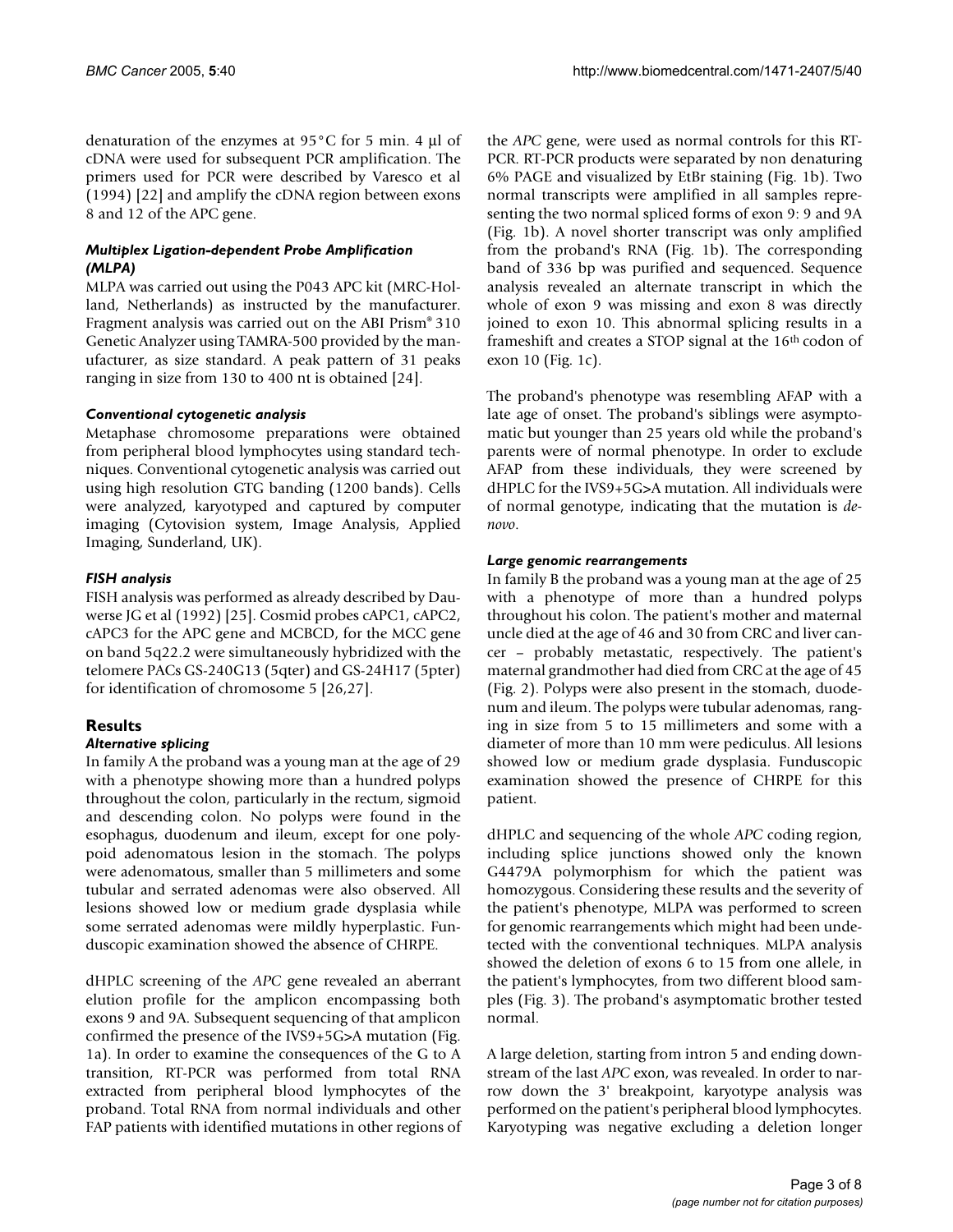<span id="page-3-0"></span>

#### **A.** mutation is indicated by an introns printed as broken lines **Figure 1** DNA sequence chromatogram at the splice arrow. Genomic structure from the region incl junction between exon 9 and intron 9. uding exons 8 and 10 with exons in boxes and Donor site is in a box and IVS9+5G>A

**A.** DNA sequence chromatogram at the splice junction between exon 9 and intron 9. Donor site is in a box and IVS9+5G>A mutation is indicated by an arrow. Genomic structure from the region including exons 8 and 10 with exons in boxes and introns printed as broken lines. **B.** The two normal splice variants 9 (exons 8-9-9A-10), 9A (exons 8-9A-10) and the abnormal variant missing exon 9 (exons 8–10). RT-PCR products on 6% PAGE are indicated by horizontal arrows. **M:** 100 bp DNA Ladder (New England Biolabs), **p:** patient sample and **n:** normal samples. The 336 bp abnormal product is quite evident in the patient sample. **C.** Chromatogram showing sequence of the abnormal transcript. Vertical line in chromatogram showing the abnormal junction between exons 8 and 10 while the box indicates the STOP signal created by the frameshift.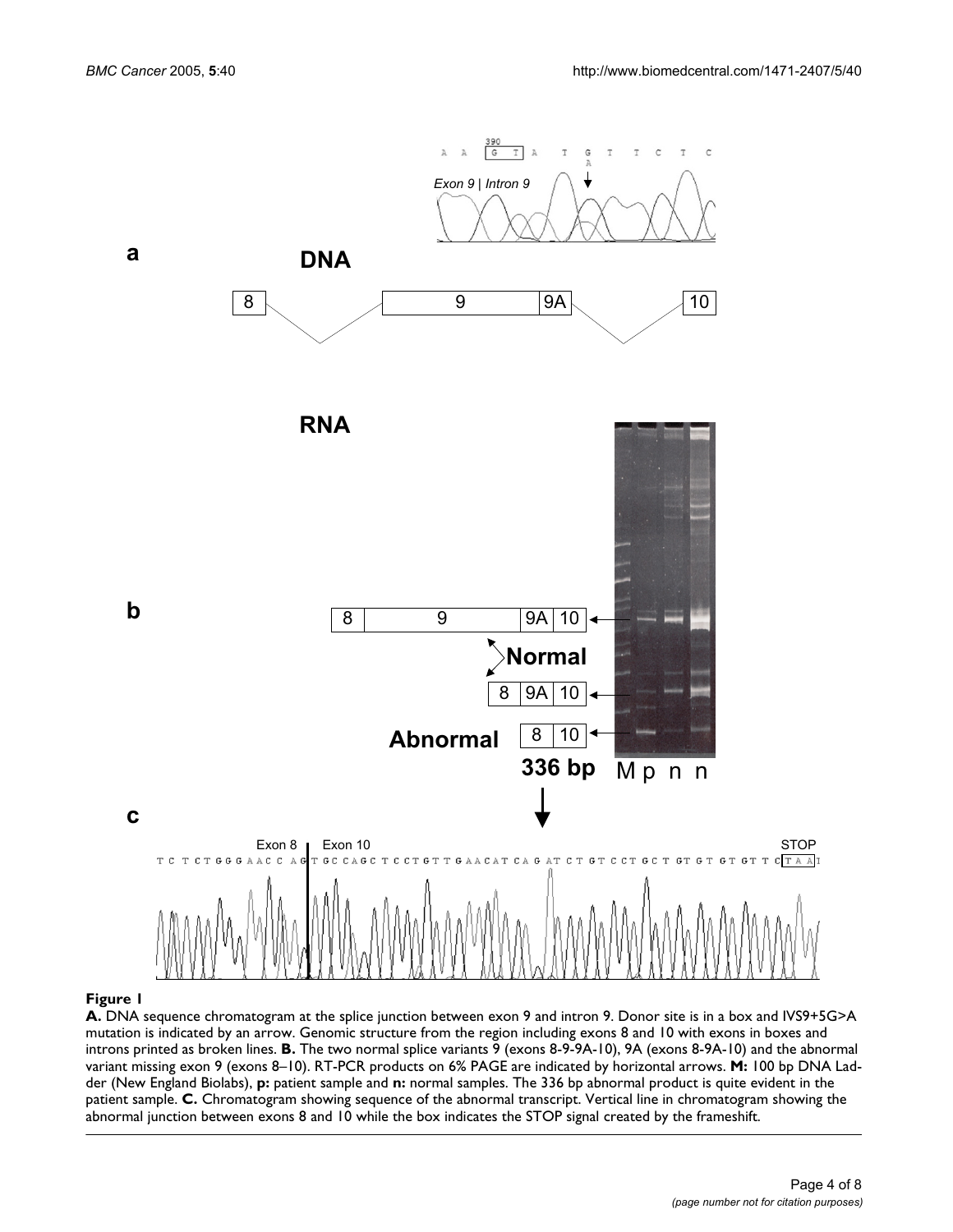<span id="page-4-0"></span>

# Figure 2

Family tree of the FAP family carrying a gross *APC* deletion. Though no sample is available for individuals I:3, II:3 and II:4, phenotype, cause and age of death indicate the presence and direct transmission of the deletion identified in the proband (III:2). (CRC: Colorectal Cancer, Ca Li: Liver cancer).

than 20 Mbp. Subsequent FISH analysis confirmed that a large portion of the *APC* gene was missing from one chromosome 5 (data not shown). Further FISH analysis showed that the 3' breakpoint of the deletion is lying in the *MCC* gene near its 3' end (data not shown). The 5' breakpoint lies somewhere in intron 5 which has a size of about 12 Kbp. These data indicate that the deletion encompasses about 250 Kbp.

#### *APC frameshift and nonsense mutations*

Four frameshift mutations (1577insT, 1973delAG, 3180delAAAA and 3212delA) of the *APC* gene were identified in four unrelated FAP patients and the C1690T nonsense mutation was identified in two unrelated patients. To our knowledge 1577insT is a novel mutation.

In two patients no mutation was identified in the *APC* either screening for small insertions, deletions or point mutations or for large genomic rearrangements.

# **Discussion**

#### *Alternative splicing and exon skipping*

In the current study the IVS9+5G>A mutation was identified and investigated. Our patient's phenotype is resembling more to AFAP than to FAP, with small polyps, particularly in the right colon. A novel transcript is produced in the carrier's peripheral blood lymphocytes not present in normal controls. Normal transcripts are also present in the patient's sample, but result in lower amplification when compared to the corresponding ones of the normal samples (Fig. [1a](#page-3-0)). The IVS9+5G>A mutation does not alter the splicing donor site but changes a very conserved nucleotide. Varesco *et al*, (1994) [22] have documented the transversion of G to T (IVS9+5G>T) at the same point to be pathogenic. The IVS9+5G>T mutation causes inefficient exon skipping, thus producing a milder phenotype leading to attenuated FAP. In both cases, the predicted truncated protein product of about 35 kDa is not large enough to stay stable and produce a dominant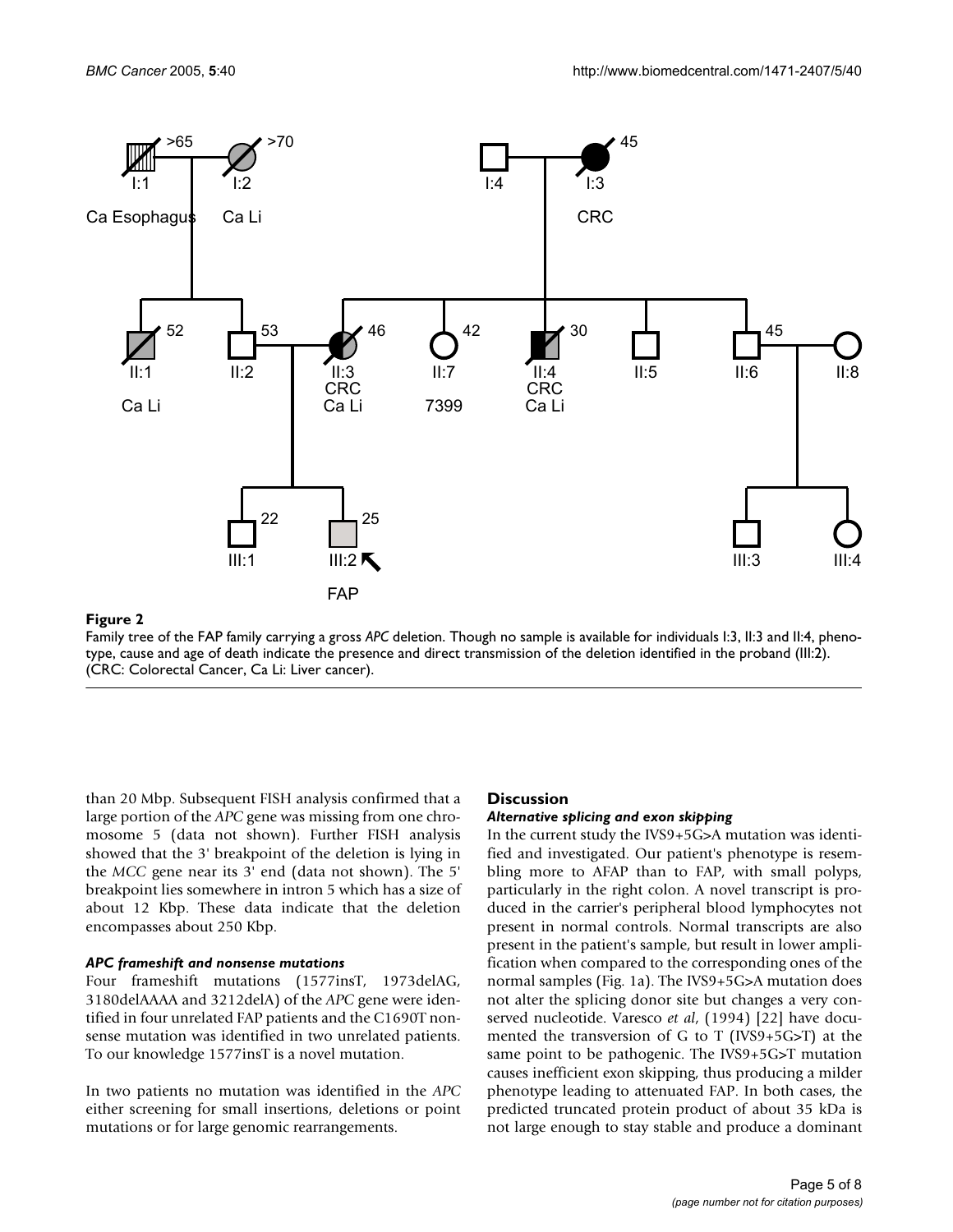<span id="page-5-0"></span>

# **Figure 3**

Results from MLPA experiment. Chart of normalized copy number of the MLPA probes target sequences, representing *APC*  exons and control regions on other chromosomes, versus size of amplified products. Two different DNA samples from the same patient present only one copy per cell for exons 6 to 15 supporting the presence of a large *APC* deletion from one chromosome.

negative effect. The absence of CHRPE from this patient is in agreement with the findings from Olschwang *et al* (1993) [28] who concluded that patients with mutations before exon 9 do not develop CHRPE.

Most mutations observed around the donor splice site, that cause aberrant splicing, occur at positions  $-1$ ,  $+1$  or  $+2$ of the intron [19]. There are few reports of mutations altering position +5 [12,21,22]. However, the substitution of the G residue at position +5, as well as at position +1, would be expected to produce a significant reduction of the base pairing stability between the 5' splice site and its complementary region of the U1 snRNA [29,30]. U1 snRNA binding is a crucial step for the correct folding of pre-mRNA prior to cleavage and ligation at the spliceosome.

Moisio *et al* (2002) [12], also report the IVS4+5G>C mutation to cause skipping of exon 4 of the *APC* at the mRNA level and resulting in AFAP. Based on the data presented here and in earlier studies [12,22] we conclude that the IVS9+5G>A mutation is responsible for this patient's AFAP phenotype and that the +5G of the donor site is a highly conserved and functionally important nucleotide.

# *Large genomic rearrangements of the* **APC**

In this FAP family the patient's phenotype is classic FAP, in agreement with other studies [8-10] supporting that whole gene *APC* deletions produce the classic FAP rather than attenuated FAP. Considering MLPA and FISH results, the size of the identified deletion has a length of about 250 Kbp.

The presence of CHRPE in this patient is in contradiction to the general observation that patients with mutations before exon 9 do not develop CHRPE. Davies *et al* (1995) [31] have also reported a patient with CHRPE and a mutation affecting splicing at the donor splice site of intron 4. Wallis *et al* (1994) [32] state that the presence of CHRPE depends on the size of the truncated APC protein. This leaves a possibility of a fusion transcript as the result of our patient's deletion to be clarified by further experiments such as possibly 3' Rapid Amplification of cDNA Ends (RACE).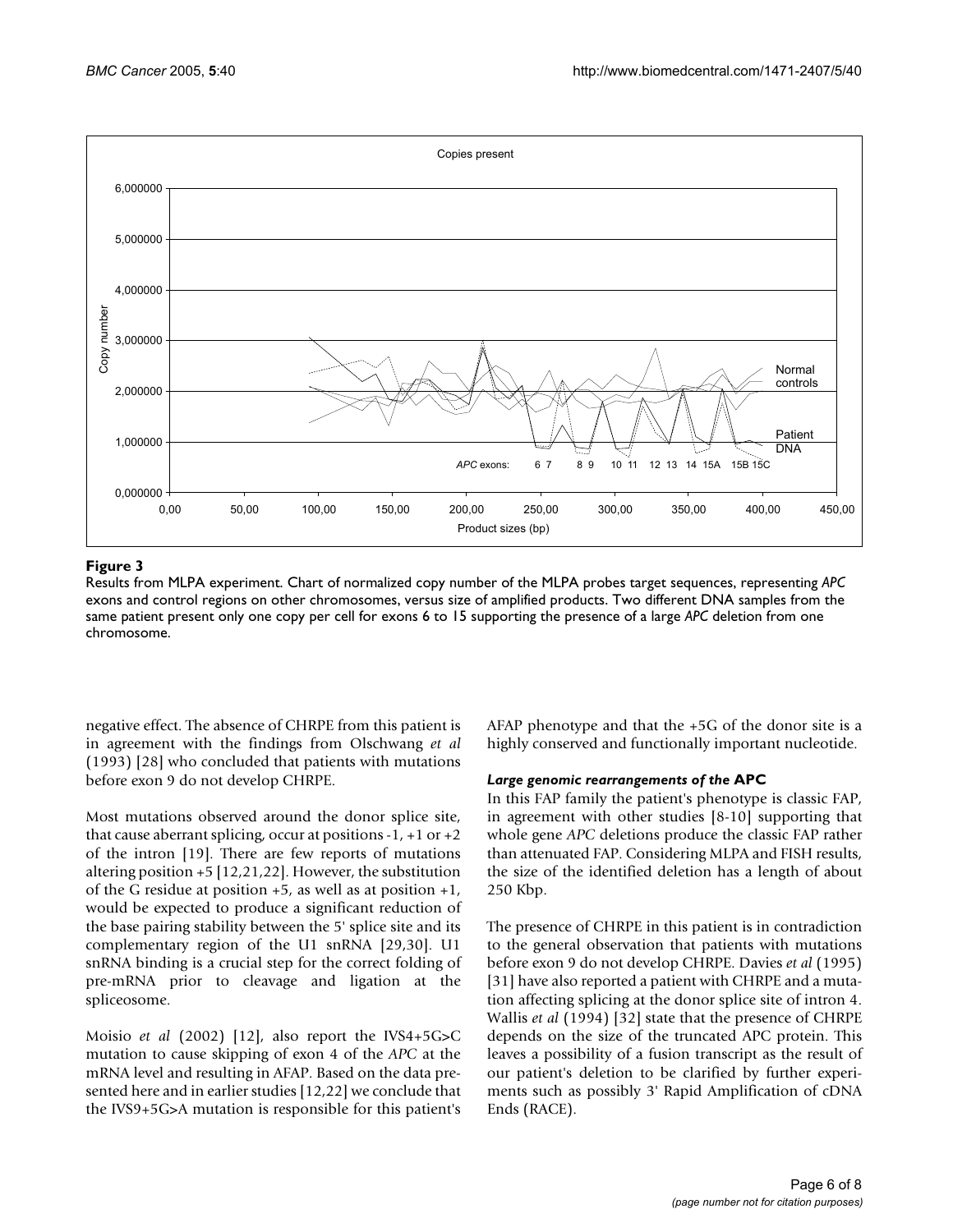Having analysed 25 FAP families in the past 3 years, one family (4%) carrying a large deletion at the *APC* locus was identified. This supports the notion that large genomic events are not rare in *APC* but more data is needed in order to calculate the percentage among Greek patients. Recently, the notion that rearrangements are not so rare for the *APC* but may account for more than 10% of its mutation spectrum, is supported by studies in "*APC* negative" FAP patients. Su *et al* (2000) [6], report a percentage of 13% and Cao *et al* (2001) [16] report 9% of FAP patients carrying large rearrangements. It is possible that the true percentage of these mutations is underestimated due to the limitations of conventional mutation scanning used until now.

### *Frameshift and nonsense* **APC** *mutations*

Three small deletions, one small insertion and a nonsense mutation were identified in this study, supporting the fact that most *APC* mutations cause frameshift and usually delete than insert nucleotides. The identified mutations are predicted to produce truncated protein products introducing STOP codons: 1577insT at codon 535, C1690T at codon 564, 1973delAG at codon 672 while 3180delAAAA and 3212delA at codon 1125.

### *Genetic testing for adenomatous polyposis*

In the past 3 years we have screened 25 families with adenomatous polyposis [4,23]. To minimize time, cost and effort, we use a simple algorithm to perform genetic test for FAP patients. First, we carefully examine the patient's phenotype in order to classify it as classic FAP or AFAP.

For classic FAP we start dHPLC screening of the *APC* from the MCR (Mutation Cluster Region), followed by screening of the remaining 5' region of exon 15. Then we screen the remaining exons with the following order: exons 11 to 14, exons 1 to 10A and finally the remaining exon 15. MLPA is performed in order to identify possible gross genomic alterations affecting the *APC* gene. For AFAP patients, screening follows the order: exons 1- 10A, 3' region of exon 15, exons 11 – 14, 5' region and MCR of exon 15. If no mutation is detected we finally perform the MLPA test.

Even following the above algorithm there is a small number of FAP patients in whom no pathogenic mutation can be detected in the *APC* gene. These cases include patients carrying unclassified variants of these genes such as I1307K, E1317Q and D1822V in the *APC* gene. Large epidemiologic studies and functional studies with transgenic animals are needed to characterize these mutations. Also, prior to examining these cases for promoter mutations or expression defects, reviewing the patient and family history is strongly recommended in order to investigate the possibility that other genes are involved. Recently,

numerous studies point out the need for screening the *MYH* gene for biallelic germline mutations in "*APC* negative" FAP patients [33-35]. In these patients, polyposis arises from multiple somatic mutations that accumulate in the *APC* gene due to the biallelic inactivation of the *MYH*.

# **Conclusion**

In conclusion, the combination of the above methods; PCR, dHPLC, RT-PCR, sequencing and MLPA is a good tool for successful genetic testing of FAP patients. It allows the identification of common but also uncommon or rare mutations of the *APC* gene. Splice site defects or gross genomic alterations may have been underestimated by the older testing methods and require cDNA screening and gene rearrangement testing.

# **Competing interests**

The author(s) declare that they have no competing interests.

# **Authors' contributions**

MM carried out the mutation screening, identification and interpretation of the results and preparation of the manuscript and figures, AA contributed in the mutation screening, the preparation of the manuscript and set up the MLPA, HD performed the FISH experiments and their interpretation, VV performed the karyotyping, AP performed the funduscopic examination, AK, KP, ID, JT, GF and NA provided the patient material, diagnosis and managment and GN conceived of the study, and participated in its design and coordination.

All authors read and approved the final manuscript.

# **Acknowledgements**

We wish to thank Dr. C. Breukel and Dr. R. Fodde for kindly providing the cosmid probes for FISH. Written consent was obtained from the patients or their relatives for publication of study. This work is supported by the STAVROS NIARCHOS FOUNDATION FOR CHARITY and the "HYGEIA" Diagnostic & Therapeutic Center of Athens S.A., Greece.

#### **References**

- 1. Groden J, Thliveris A, Samowitz W, Carlson M, Gelbert L, Albertsen H, Joslyn G, Stevens J, Spirio L, Robertson M: **[Identification and](http://www.ncbi.nlm.nih.gov/entrez/query.fcgi?cmd=Retrieve&db=PubMed&dopt=Abstract&list_uids=1651174) [characterization of the familial adenomatous polyposis coli](http://www.ncbi.nlm.nih.gov/entrez/query.fcgi?cmd=Retrieve&db=PubMed&dopt=Abstract&list_uids=1651174) [gene.](http://www.ncbi.nlm.nih.gov/entrez/query.fcgi?cmd=Retrieve&db=PubMed&dopt=Abstract&list_uids=1651174)** *Cell* 1991, **66:**589-600.
- 2. Kinzler KW, Nilbert MC, Su LK, Vogelstein B, Bryan TM, Levy DB, Smith KJ, Preisinger AC, Hedge P, McKechnie D: **[Identification of](http://www.ncbi.nlm.nih.gov/entrez/query.fcgi?cmd=Retrieve&db=PubMed&dopt=Abstract&list_uids=1651562) [FAP locus genes from chromosome 5q21.](http://www.ncbi.nlm.nih.gov/entrez/query.fcgi?cmd=Retrieve&db=PubMed&dopt=Abstract&list_uids=1651562)** *Science* 1991, **253(5020):**661-5.
- 3. Fearnhead NS, Britton MP, Bodmer WF: **[The ABC of APC.](http://www.ncbi.nlm.nih.gov/entrez/query.fcgi?cmd=Retrieve&db=PubMed&dopt=Abstract&list_uids=11257105)** *Hum Mol Genet* 2001, **10(7):**721-33.
- 4. Mihalatos M, Danielides I, Belogianni J, Harokopos E, Papadopoulou E, Kalimanis G, Tsiava M, Triantafillidis JK, Kosmidis PA, Fountzilas G, Basdanis G, Agnantis NJ, Yannoukakos D, Nasioulas G: **Novel mutations of the** *APC* **[gene in Greek familial adenomatous polypo](http://www.ncbi.nlm.nih.gov/entrez/query.fcgi?cmd=Retrieve&db=PubMed&dopt=Abstract&list_uids=12581900)[sis patients.](http://www.ncbi.nlm.nih.gov/entrez/query.fcgi?cmd=Retrieve&db=PubMed&dopt=Abstract&list_uids=12581900)** *Cancer Genet Cytogenet* 2003, **141(1):**65-70.
- 5. Beroud C, Soussi T: *APC* **[gene: database of germline and](http://www.ncbi.nlm.nih.gov/entrez/query.fcgi?cmd=Retrieve&db=PubMed&dopt=Abstract&list_uids=8594558) [somatic mutations in human tumors and cell lines.](http://www.ncbi.nlm.nih.gov/entrez/query.fcgi?cmd=Retrieve&db=PubMed&dopt=Abstract&list_uids=8594558)** *Nucleic Acids Res* 1996, **24:**121-124.